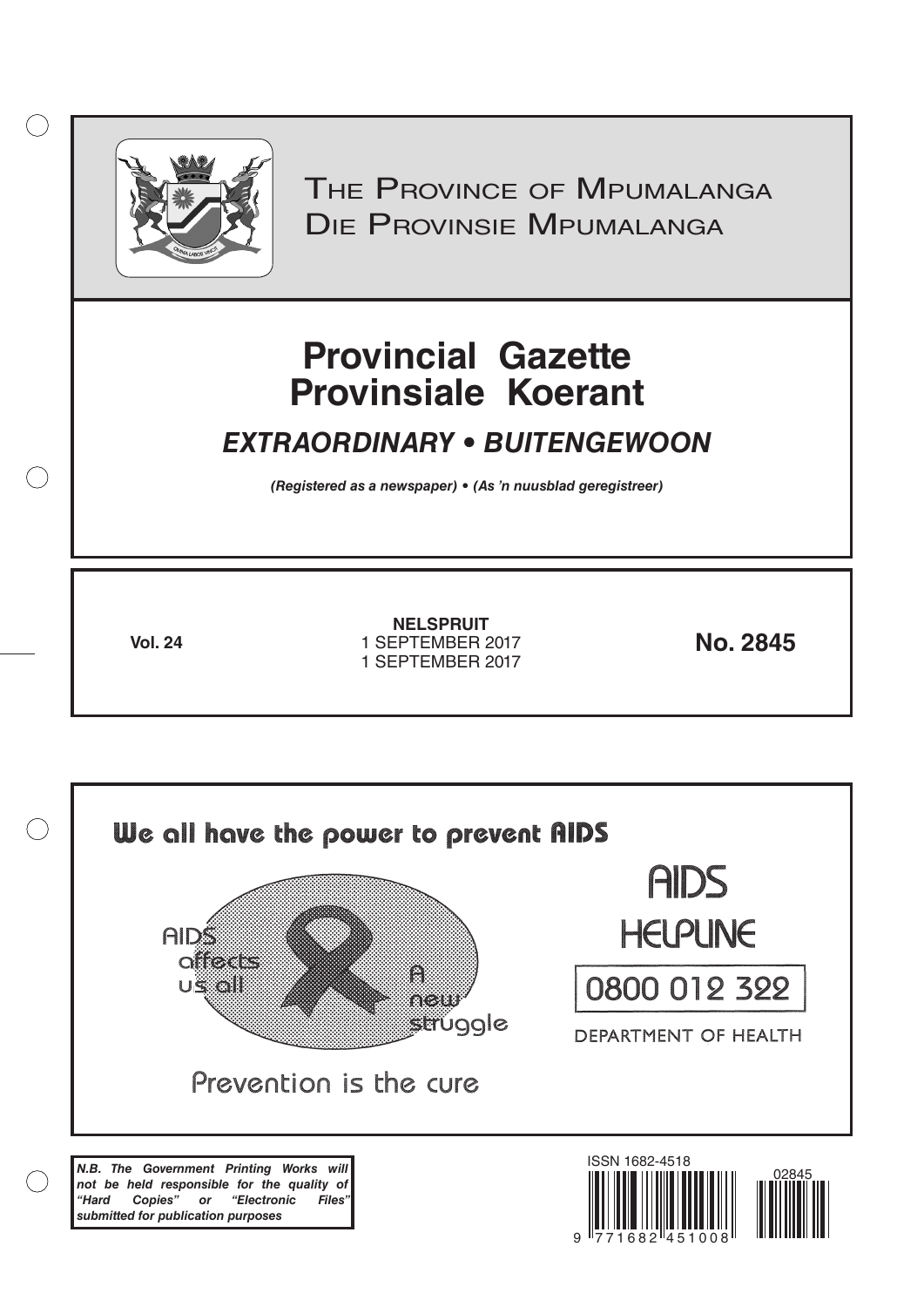## **IMPORTANT NOTICE:**

**The GovernmenT PrinTinG Works Will noT be held resPonsible for any errors ThaT miGhT occur due To The submission of incomPleTe / incorrecT / illeGible coPy.**

**no fuTure queries Will be handled in connecTion WiTh The above.**

#### **CONTENTS**

|    |                                                                                                           | Gazette | Page |
|----|-----------------------------------------------------------------------------------------------------------|---------|------|
|    |                                                                                                           | No.     | No.  |
|    | <b>GENERAL NOTICES • ALGEMENE KENNISGEWINGS</b>                                                           |         |      |
| 96 | Mpumalanga Gambling Act (5/1995), as amended: Application for site operator licences: Various applicants. | 2845    |      |
|    |                                                                                                           |         |      |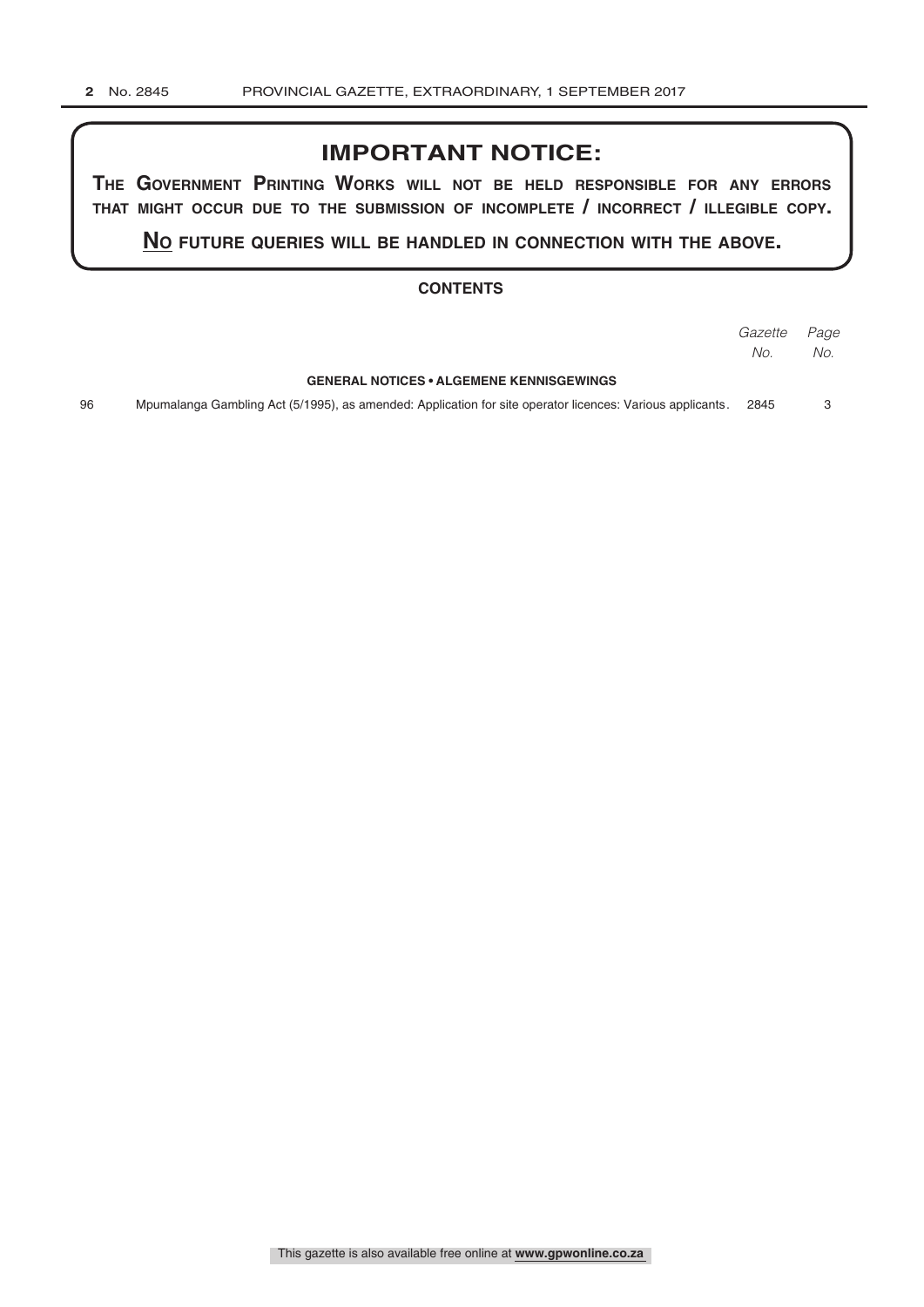### General Notices • Algemene Kennisgewings

#### **NOTICE 96 OF 2017**

#### **MPUMALANGA GAMBLING ACT, 1995 (ACT 5 OF 1995) AS AMENDED APPLICATION FOR SITE OPERATOR LICENCES**

Notice is hereby given that the following Applicants intend submitting application to the Mpumalanga Gambling Board for Site Operator Licences:

- 1. Lucy Elizabeth Khoza trading as Tsakani Eating House licence at Stand No: 017904 Msogwaba Trust, Mpumalanga Province;
- 2. Priority Liquor Outlet cc (Registration Number: 2009/204097/23) trading as All Stars Lounge licence at Shop No. 13, corner of Longfellow & Malherbe Streets, Erf No. 1273, Witbank X8, Mpumalanga Province;
- 3. Wynand Frederik Liebenberg trading as Pioneers Casino licence at 80 Rissik Street, Komatipoort, Mpumalanga Province;
- 4. Jabulani Stanley Nkosi trading as Pholani Bar Lounge licence at Stand No. 013082 Msogwaba Trust, Mpumalanga Province; and
- 5. Jose Luis de Freitas trading as Jackson's Pub licence at 19A Andrew Street, Nelspruit, Mpumalanga Province.

The applications will be open for public inspection at the office of the Mpumalanga Gambling Board at First Avenue, White River, South Africa, 1240, from 08 September 2017 to 08 October 2017 Attention is directed to the provisions of Section 26 of the Mpumalanga Gambling Act, 1995 (Act No.5 of 1995) as amended, which makes provision for the lodging of written objections in respect of the application. Such objections should be lodged with the Chief Executive Officer, Mpumalanga Gambling Board, First Avenue, Private Bag X9908, White River, South Africa, 1240, within the aforementioned public inspection period.